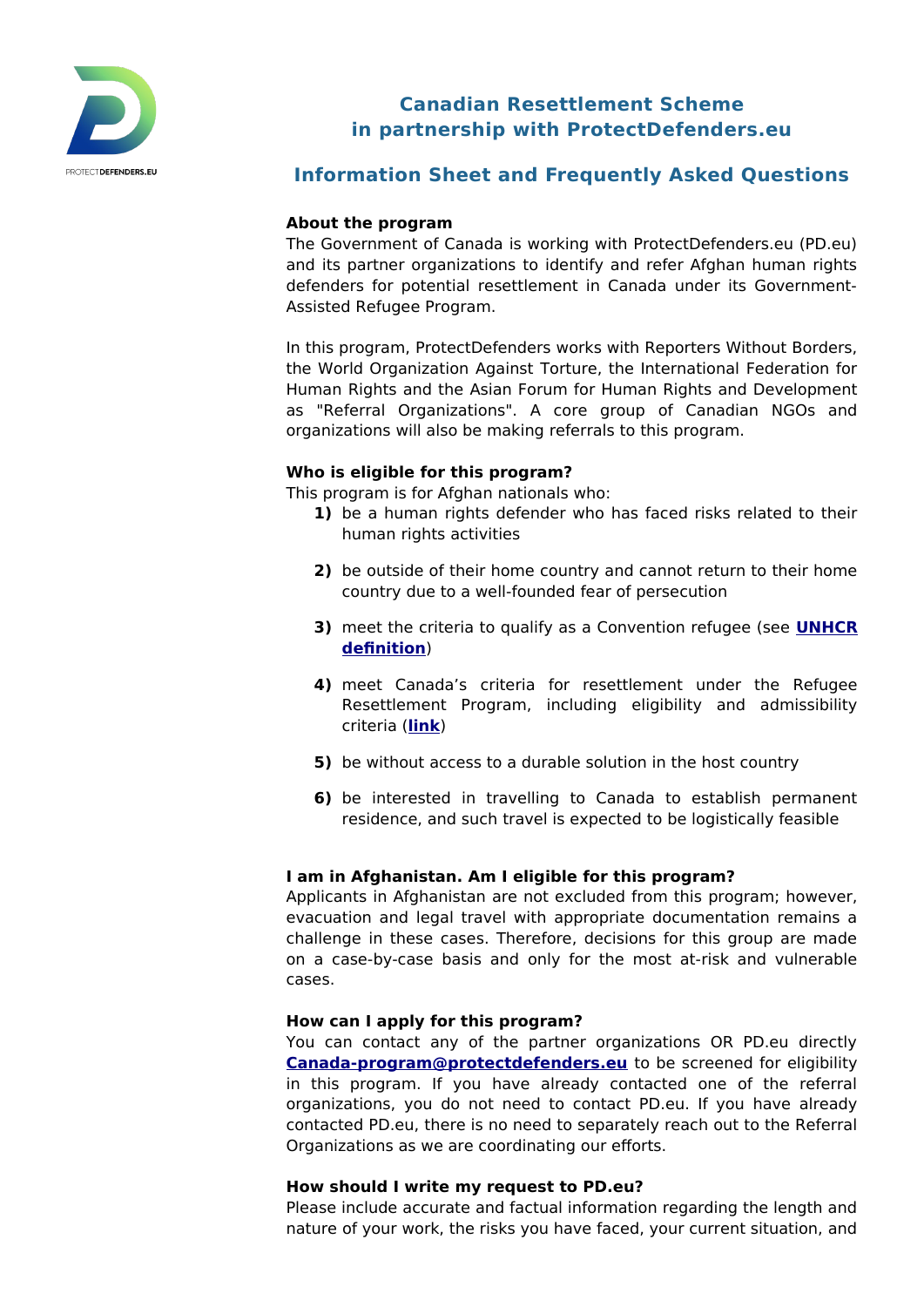

your legal documentation (refugee registration slip or ID card, residence permit, valid visas or other forms of legal registration with the government and/or UNHCR of the country of current residence) . You are also encouraged to attach [supporting documents.](https://protectdefenders.eu/wp-content/uploads/2020/07/Supporting-Documents-checklist-ProtectDefenders_eu-Canada-Resettlement-Stream-v2.pdf)

If you are reaching out to PD.eu, please download and fill out the [Eligibility Screening Request Form](https://protectdefenders.eu/wp-content/uploads/2020/07/Eligibility-Screening-Request-ProtectDefenders_eu-Canada-Resettlement-Stream_eu-Canada-Resettlement-Stream.pdf) and send it back to "**[Canada-](mailto:Canada-Program@protectdefenders.eu)[Program@protectdefenders.eu](mailto:Canada-Program@protectdefenders.eu)**".

If you cannot send your request in English, you can contact us in Dari, and we will make arrangements for you. Please note that this might take some additional time.

#### **Will I receive an answer?**

All applicants will receive a response regarding the result of their request. We will aim to reply to these applicants within six weeks of the date of their first contact with us, although processing times can vary based on case complexity and the volume of incoming case load.

#### **What help will I receive?**

If you are eligible for this program, we will assist you in preparing an application for resettlement in Canada. We will provide you with assistance to complete the necessary forms.

We will then refer and submit eligible applications on behalf of PD.eu to the Government of Canada. The Government of Canada will complete the assessment of your case and will contact you directly to complete the required steps. Further information on the process is available on **[this website](https://www.canada.ca/en/immigration-refugees-citizenship/services/application/application-forms-guides/guide-6000-convention-refugees-abroad-humanitarian-protected-persons-abroad.html)**.

#### **What happens after my application is submitted?**

PD.eu will provide you with the a copy of your final application package and its receipt of submission. You have to wait until you are contacted directly by an official of Immigration, Refugees and Citizenship Canada (IRCC).

#### **How long does the whole process take?**

If you are eligible for this program and we are able to work with you to prepare an application, it can take between two weeks to three months to submit an application. The preparation time of the application depends on a number of factors such as the complexity of your case, the timeliness and accuracy of your information and our internal workload. After the submission, it can take several months for you to be contacted by IRCC. Processing times vary by country.

For successful applicants, it can take up to 1 year from the date of the application to travel to Canada.

#### **How will I travel to Canada if I am accepted?**

For candidates who are approved for resettlement to Canada, transportation loans are available via the Immigration Loans Program. The Government of Canada works closely with the International Organization for Migration (IOM) to coordinate travel to Canada. Details on the Immigration Loans Program are available on this **[website](https://www.canada.ca/en/immigration-refugees-citizenship/corporate/publications-manuals/operational-bulletins-manuals/service-delivery/immigration-loans-program/procedures-transportation.html)**.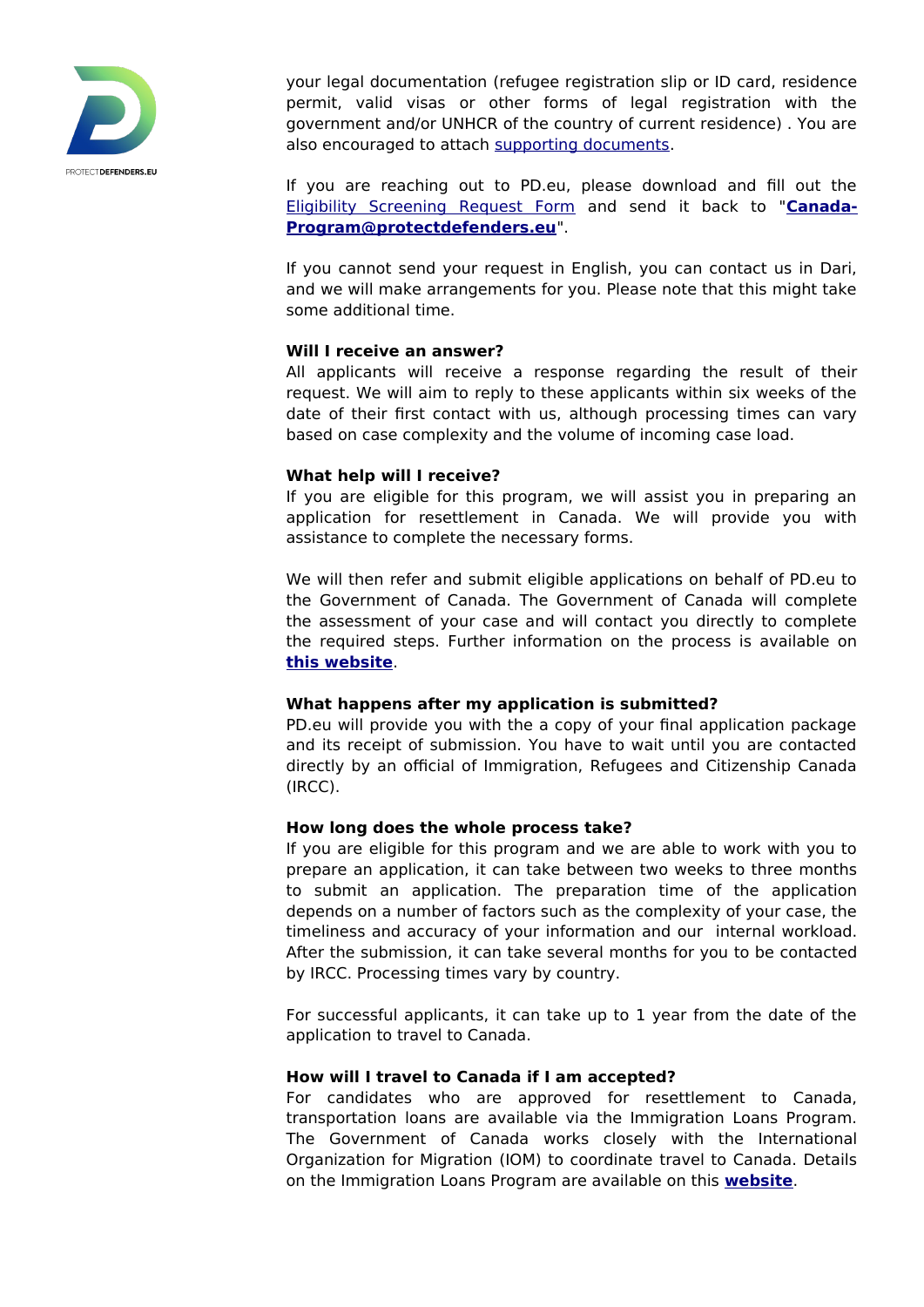

**Please be advised that we are unable to provide financial support while you apply and wait for your response.**

#### **I do not have a passport/travel documents. Can I be considered for this program?**

Applicants have to be able to travel to Canada upon approval of their application. PD.eu has a very limited capacity to facilitate applicants' passport/travel documents/exit permits. Therefore, while we will do our utmost to support you throughout the process, we highly encourage you to obtain a legal travel document on your own. Decisions regarding supporting cases without a valid travel document will be made on a case-by-case basis.

#### **Which members of my family can I include in my application?**

You, your spouse, and your children who are younger than 22 years old and unmarried can be included in the application. However, unmarried children above 22 and extended family members (mother, sister, father, brother, niece, nephew) might be considered "de facto dependents" under exceptional circumstances.

**Please note** that polygamy is a criminal offense in Canada, and Canadian laws do not recognize a polygamous marriage. Therefore, we cannot submit an application for polygamous families.

#### **Does this program provide living costs or financial assistance to applicants?**

No living costs are provided under this program. A small financial stipend is available for eligible applicants who need support to be able to complete their applications, aimed at covering costs associated with the application process such as printing and scanning their documents, internet access, any required commute for the process. This stipend will be allocated based on the request of the applicant and/or assessment of their Case Officer within PD.eu. Living costs are not included.

Exceptionally for Afghan HRDs transiting in third countries who have been approved, IRCC may be able to assist with temporary accommodation/meals for resettled refugees with resettlement applications in process while in staging country and awaiting travel to Canada. Clients should contact the Canadian embassy in that country to request these arrangements.

#### **I have a complaint about this program. Who can I contact?**

If you are an Afghan national and a participant of this program, please write to **[Complaints @protectdefenders.eu](mailto:Complaints@protectdefenders.eu)**

Funded by:

Financé par :



Immigration, Refugees and Citizenship Canada

Immigration, Réfugiés et Citoyenneté Canada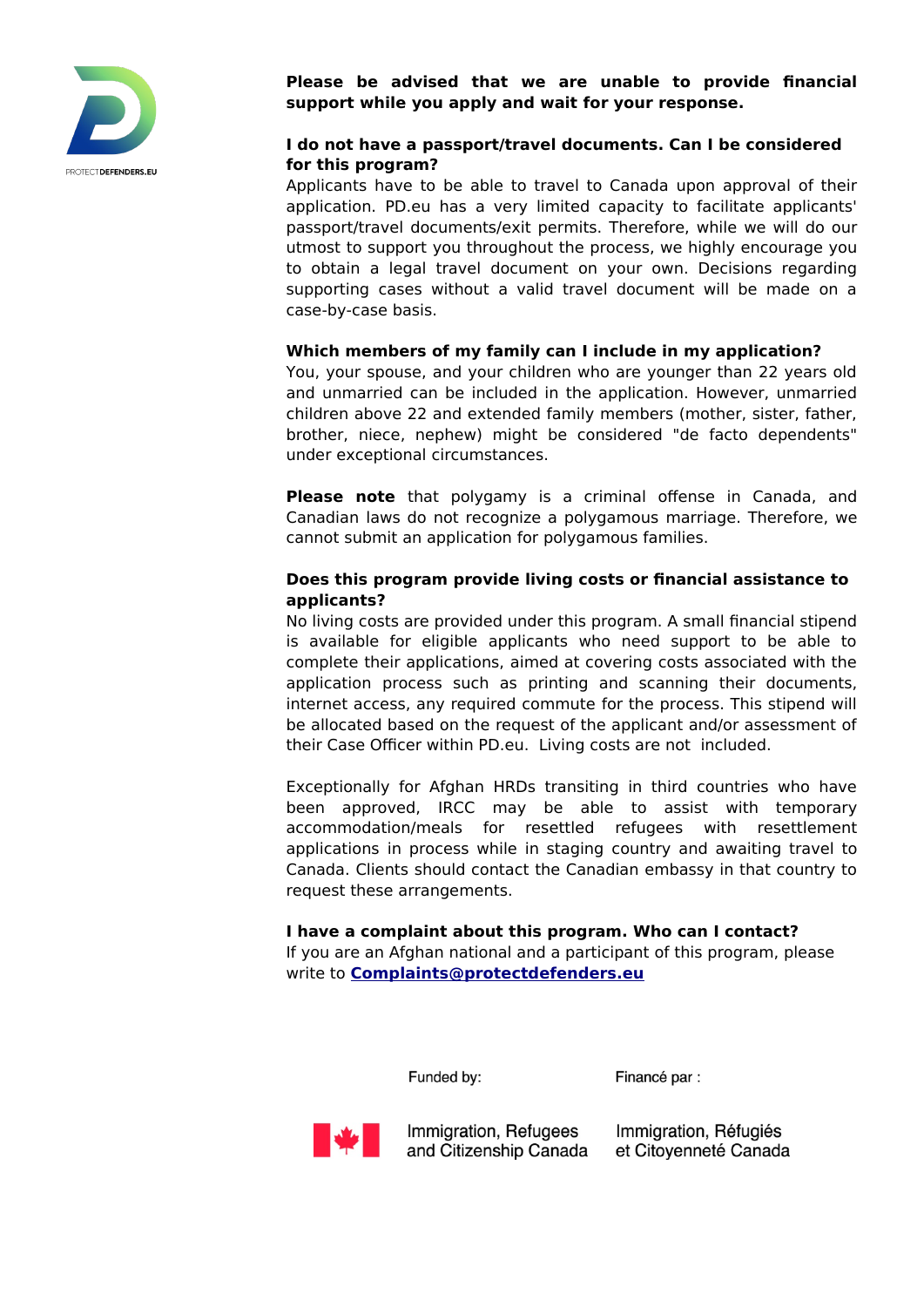

**طرح اسکان مجدد کانادا در مشارکت با سازمان eu.ProtectDefenders برگه معلوماتی و سؤال و جوابات**

**[در مورد برنامه](https://protectdefenders.eu/protecting-defenders/#canada)**

دولت کانادا در چارچوب »برنامه پناهندگی با حمایت دولت« خود، با سازمان eu.ProtectDefenders و نهادهای همکار آن در زمینۀ شناسائی و معرفی مدافعین حقوقبشر افغانستانی جهت اسکان مجدد آنان در کانادا کا<sub>ر</sub> مے کند.

در این برنامه سازمان eu.ProtectDefenders با سازمان گزارشگران بدون مرز RSF، سازمان جهانی علیه شکنجه OMCT، فدراسیون بینالمللی حقوقبشر FIDH، و مجتمع آسیائی برای حقوق بشر و توسعه FORUM-ASIA به حیث سازمانهای ارجاع دهنده، کار میکند. جمعی از نهادها و سازمانهای کانادائی نیز در این برنامه به حیث ارجاع دهنده نقش دارند.

### **چه کسانی واجد شرایط این برنامه هستند؟**

این برنامه برای شهروندان افغانستان است که دارای شرایط ذیل باشند:

- .1 فعال حقوقبشر بوده و از ناحیه فعالیتهای حقوقبشریاش با خطر مواجه گردیده است؛
- .2 بیرون از کشور متبوعاش بوده و نمیتواند به دلیل ترس و هراس از آزار و اذیت و شکنجه دوباره به کشورش برگردد.
- 3. واجد شرایط معیارات باشد تـا بـه حیث convention refugee شـناخته شـود. (بـه تعریـف UNHCR مراجعه شود [definition UNHCR](https://www.unhcr.org/what-is-a-refugee.html)
- .4 معیارات اسکان مجدد کانادا تحت برنامه اسکان مجدد مهاجران از قبیل معیارات پذیرش را دارا باشد. [\) لینک link\)](https://www.canada.ca/en/immigration-refugees-citizenship/services/application/application-forms-guides/guide-6000-convention-refugees-abroad-humanitarian-protected-persons-abroad.html) 
	- 5. فاقد دسترسی به راهحل طویل المدت در کشور میزبان یا کشور دیگر باشد.
- .6 عالقمند سفر به کانادا و اخذ اقامات دائم باشد بوده و این سفر از نظر مدارک اداری و قانونی ممکن باشد.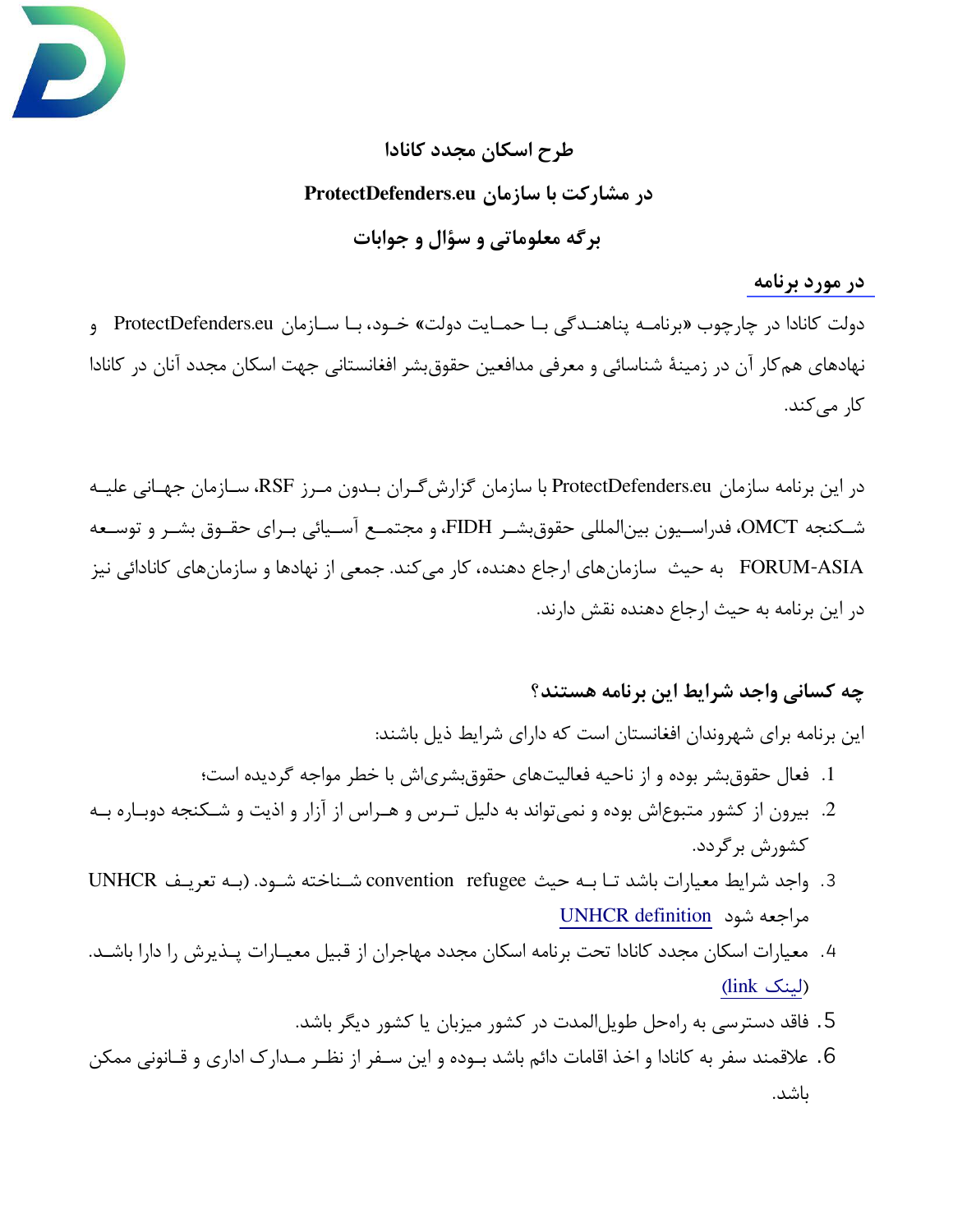

**من داخل افغانستان هستم. آیا من واجد شرایط این برنامه هستم؟** متقاضیان داخل افغانستان غیر واجد شرایط این برنامه نیستند. اما تخلیه و سفر قانونی با اسناد مورد نیاز در این خصوص همچنان یک معضل است بناً تصمیم روی این متقاضیان کیس-به-کیس و کیسهای که شدیداً با خطر مواجه بوده و آسیبپذیر اند گرفته میشود.

## **چطور میتوانم به این برنامه درخواست بدهم؟**

شما می توانید با هر یکی از نهادهای همکار و یا مستقیما با ProtectDefenders.eu از طریق ایمیل آدرس eu.protectdefenders@program-Canada به تماس شده و واجد شرایط بودن تان را مورد ارزیابی قرار دهید. اگر قبلا با یکی از نهادهای ارجاع دهنده به تماس شده اید، شما نیاز به تماس با ProtectDefenders.eu ندارید. نیازی به تماس جداگانه با سازمانهای ارجاع دهنده نیست زیرا ما با آنها همآهنگ هستیم.

**چطور باید درخواستم را به** eu.ProtectDefenders **بنویسم؟** لطفاً معلومات دقیق و واقعی در مورد مدت و ماهیت کار تان، خطرات که با آن مواجه شده اید، وضعیت فعلی تان، اسناد حقوقی تان (داشتن رسید ثبت پناهندگی یا کارت شناسائی، اقامه، ویزه معتبر، یا سائر فورمهای ثبت حقوقی با دولت و یا هم UNHCR کشور که فعال ساکن هستید( ارائه کنید. از شما همچنان تقاضاء میشود، اسناد حمایوی خویش را مطابق لیست اسناد حمایوی ضمیمه کنید.

جهت تماس به ProtectDefenders.eu، لطف[ا فورم درخواست بررسی واجدیت شرایط](https://protectdefenders.eu/wp-content/uploads/2020/07/Eligibility-Screening-Request-ProtectDefenders_eu-Canada-Resettlement-Stream.docx) را دانلود و بعد از پر کردن دوباره به ایمیل آدرس eu.protectdefenders@program-Canada ارسال کنید. اگر شما نمیتوانید درخواست تان را به انگلیسی بفرستید، شما میتوانید آنرا به دری بفرستید، ما ترتیباتی را در زمینه خواهیم گرفت اما به یاد داشته باشید که این کار وقت بیشتری را میگیرد.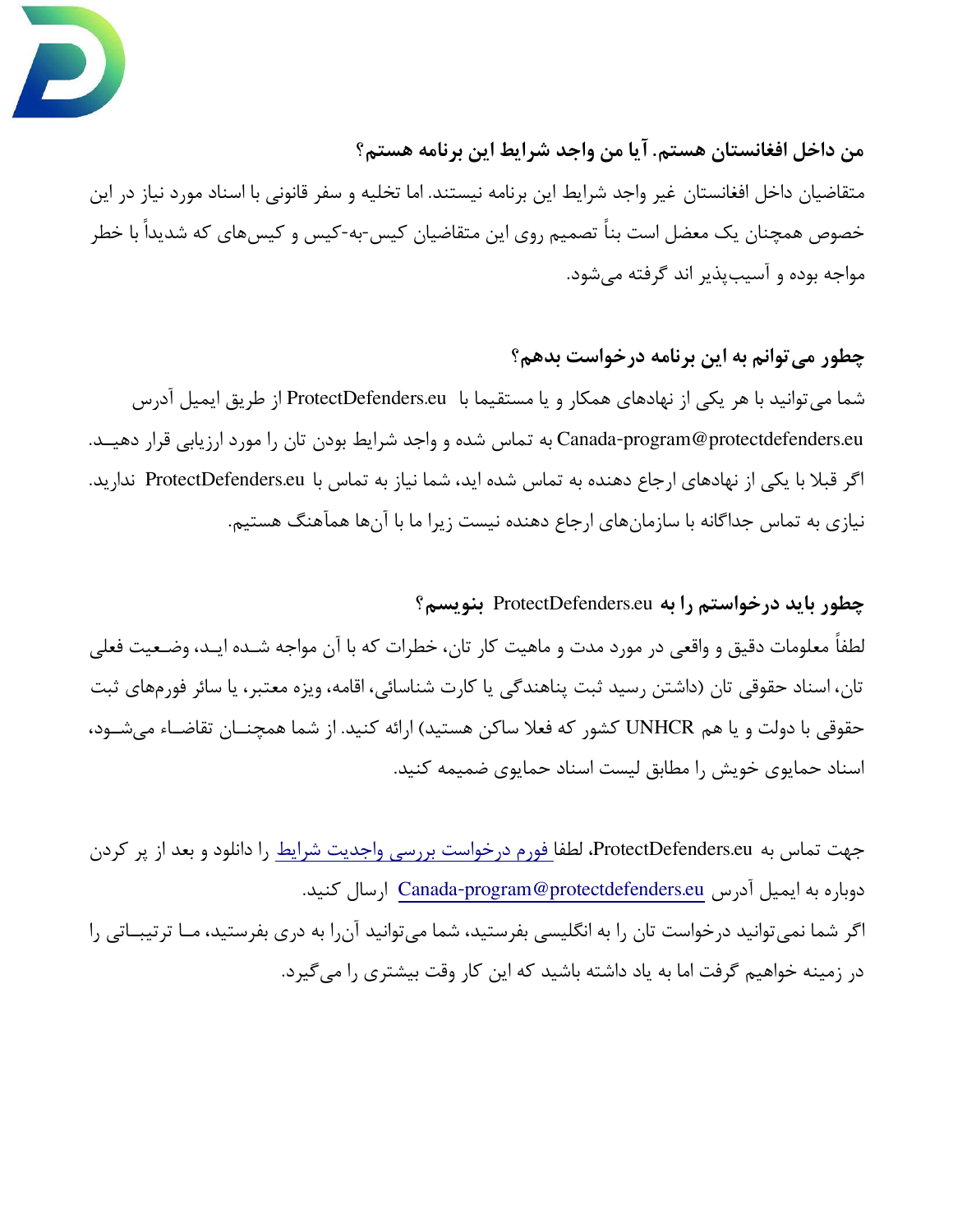

**آیا پاسخی دریافت خواهم کرد؟** تمام متقاضیان پاسخی در مورد نتیجه درخواست شان دریافت خواهند کرد. ما تالش خواهیم کرد تا ظرف 6 هفته از تاریخ ارسال درخواستی و تماس با ما به متقاضی پاسخ بدهیم. البته زمان طی مراحل با درنظر داشت پیچیدگی کیس و میزان دریافت کیسها متفاوت خواهد بود.

## **چی کمکهائی دریافت خواهم کرد؟**

در صورت که واجد شرایط این برنامه باشید، ما در قسمت ترتیب درخواست اسکان مجدد تان به کانادا کمکهای الزم را جهت تکمیل نمودن فورمهای الزم ارائه خواهیم کرد.

ما سپس به نمایندگی eu.ProtectDefenders درخواستی افراد واجد شرایط را به دولت کانادا راجع نموده و تسلیم میدهیم. دولت کانادا بررسی کیس شما را تکمیل نموده و مستقیما جهت طی مراحل سائر مراحل با شما به تماس میشود. معلومات بیشتر در این خصوص رو[ی این ویب سایت](https://www.canada.ca/en/immigration-refugees-citizenship/services/application/application-forms-guides/guide-6000-convention-refugees-abroad-humanitarian-protected-persons-abroad.html) موجود است.

## **پس از تسلیمدهی درخواستیام چی میشود؟**

eu.ProtectDefenders یکی کاپی بسته نهائی درخواستی شما به ضمیمۀ رسید تسلیمدهی آن را با شما شریک میکند. شما باید منتظر باشید تا یکی از کارمندان رسمی اداره پناهندگی، مهاجرات و شهروندی کانادا IRCC مستقیما با شما به تماس شود و مرتبا ایمیل آدرس و آدرس پستی خود را چک کنید.

# **کل پروسه چقدر وقت را در بر میگیرد؟**

در صورت که شما واجد شرایط این برنامه باشید و ما قادر به کار با شما باالی ترتیب درخواستی تان شویم از دوهفته الی سه ماه در بر میگیرد تا درخواستی تان تسلیم داده شود. ترتیب درخواستی بستگی به عوامل متعدد از قبیل پیچیدگی کیس شما، محدوده زمانی، دقت معلومات شما و میزان کار داخلی ما دارد. پس از تسلیم دهی کیس تان به اداره مهاجرت کانادا یا IRCC چندین ماه در بر میگیرد تا IRCC با شما تماس بگیرد. زمان پروسس نظر به کشور که مسکن گزین هستید متفاوت است. برای متقاضیان موفق الی یک سال از زمان ارائه درخواستی تا سفر به کانادا وقت میگیرد.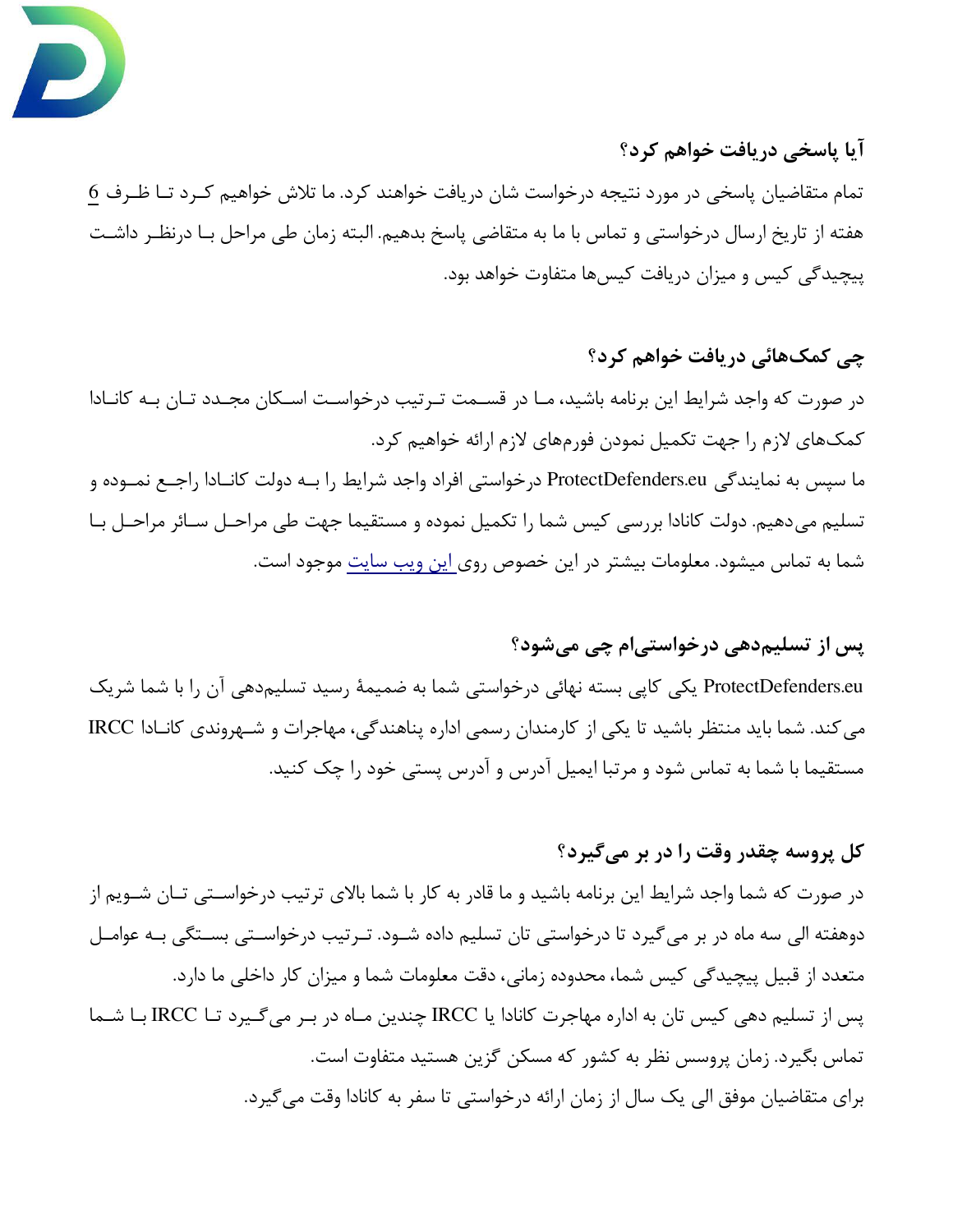

**در صورت که قبول شوم چطور میتوانم به کانادا سفر کنم؟**

برای کاندیدان که درخواستی اسکان مجدد شان به کانادا قبول گردیده است قرضههای ترانسپورتی از طریق برنامه قرضه دهی مهاجرت موجود است. دولت کانادا از نزدیک با سازمان بین المللی مهاجرت IOM کار میکند در زمینه سفر به کانادا همآهنگی صورت گیرد. جزییات در مورد برنامه قرضه دهی مهاجرت روی [این ویب](https://www.canada.ca/en/immigration-refugees-citizenship/services/application/application-forms-guides/guide-6000-convention-refugees-abroad-humanitarian-protected-persons-abroad.html) [سایت](https://www.canada.ca/en/immigration-refugees-citizenship/services/application/application-forms-guides/guide-6000-convention-refugees-abroad-humanitarian-protected-persons-abroad.html) موجود است.

**لطفا به خاطر داشته باشید، زمانی که شما درخواست میدهید و منتظر پاسخ هسLتید مLا قLادر بLLه فراهم آوری کمکهای مالی به شما نیستیم**

**من پاسپورت/اسناد سفر ندارم. آیا در این برنامه در نظر گرفته میشوم؟** متقاضیان باید در صورت تائید درخواستی شان قادر به سفر به کانادا باشند. eu.ProtectDefenders ظرفیت خیلی محدود جهت فراهم آوری پاسپورت، اسناد سفر و اجازنامه خروج دارد. بنابراین علی رغم اینکه ما تمام تلاش خویش را می کنیم تا شما را در تمام پروسه حمایت کنیم، اکیدا تشویق میکنیم که اســناد قــانونی ســفر تان را خودتان بدست بیاورید. تصامیم در مورد حمایت کیسهای بدون اسناد سفر بر اساس کیس-به-کیس گرفته میشود.

**کدام اعضای خانوادهام را میتوانم شامل درخواستیام کنم؟**  خود تان، همسر تان و فرزندان زیر سن 22 سال که ازدواج نکرده باشند شامل درخواستی تان شده میتوانند. هر چند فرزندان مجرد بالای سن 22 و همچنان (مادر، خواهر،پـدر، بـرادر، بـرادر زاده و خـواهر زاده) میتواننــد منحیث بستگان عملاً وابسته در موارد اسثتنائی در نظر گرفته شوند.

**لطفاً به خاطر داشته باشید که** که چند همسری در کانادا جرم جنائی محسوب میشود و قوانین کانادا ازدواج با چند همسر را به رسمیت نمیشناسد. بناً ما نمیتوانیم برای متقاضیان دارای چند همسر درخواست بدهیم.